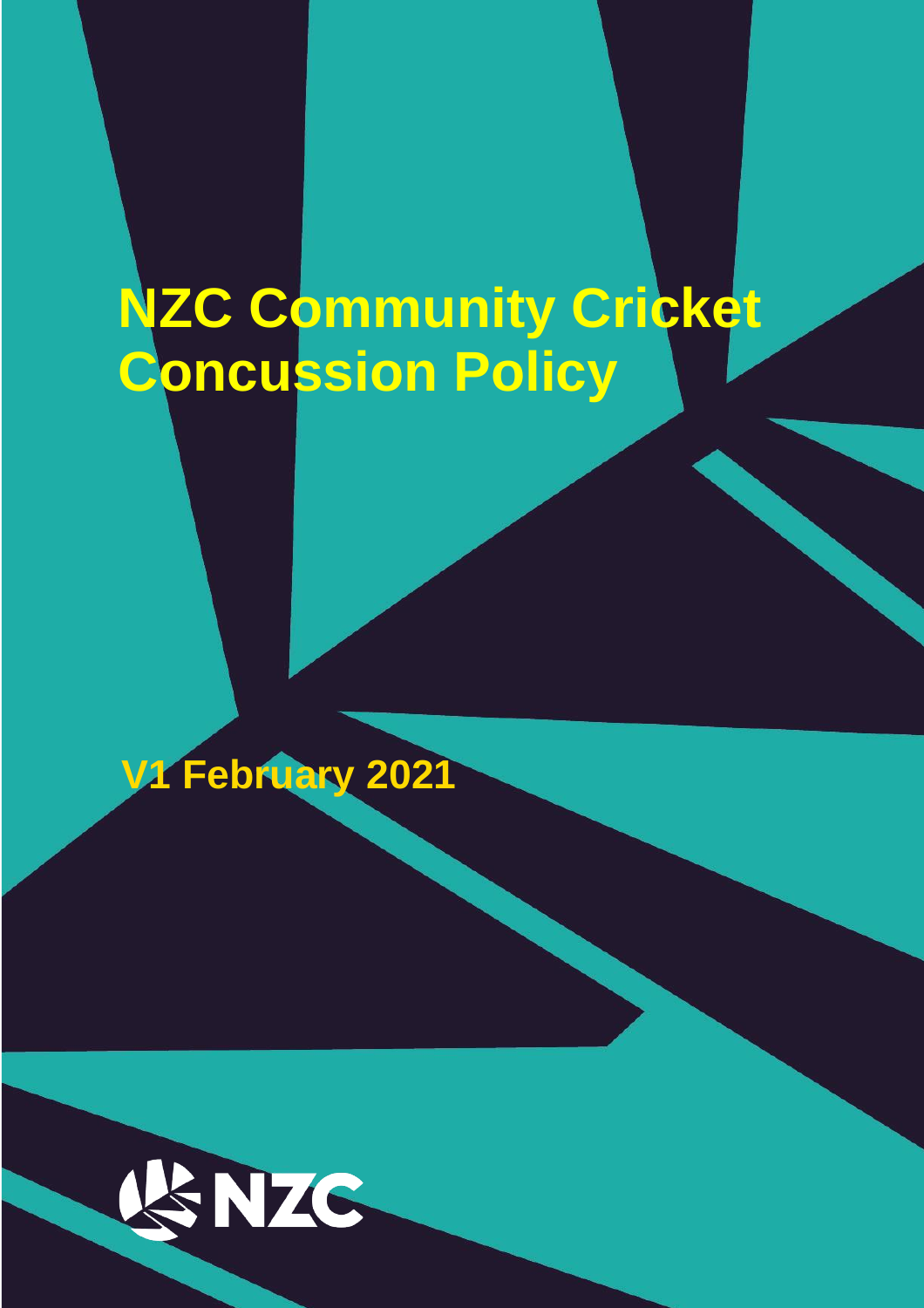#### **Background**

NZC recognises the increasing awareness in respect to the management of concussion within the sport and recreation community. This awareness has occurred in parallel with an increased understanding of the potential for short- and long-term effects of concussion on player health and performance. It also coincides with a heightened focus on the management of medical and player welfare issues pertaining to professional cricket participants in general. NZC has prepared a policy document in respect of concussion to provide guidance to all those who participate in cricket - from player to administrator.

#### **Definitions of concussion**

Many complex definitions exist in relation to the term concussion. These are typically theoretical in nature and do not provide an operational definition by which concussion can be ruled in or out.

Definitions of concussion are further complicated by the interchangeable use of a variety of terms that include mild Traumatic Brain Injury (mTBI).

Rather than seeking to define the term concussion this policy makes the following observations regarding the condition of concussion. These observations also incorporate the pre-diagnosis situation of 'suspected concussion'.

- Concussion is a brain injury.
- Disturbances in neurological function are most often transient
- Symptoms and signs can be highly variable and affect multiple functional domains
- Onset of symptoms and signs can be delayed
- No definitive test is available to make a diagnosis
- Standard neurological imaging is typically normal
- Prognosis concerning return to play is unpredictable

#### **NZC Approach**

NZC supports practices that promote and maintain the health and well-being of its players. Consistent with this are the accepted management principles which are adhered to in the management of concussion. These are:

- **Prevent** utilise practices that may prevent a concussion injury from occurring
- **Recognise** consider the possibility that a participant may have had a concussive event
- **Remove** remove the player from the danger for further assessment
- **Refer** utilise experts in concussion where possible
- **Recover** ensure that appropriate management practices are adhered to
- **Return** return to play when fully recovered

These principles are consistent with the approach to concussion management employed in many sporting organisations around the world.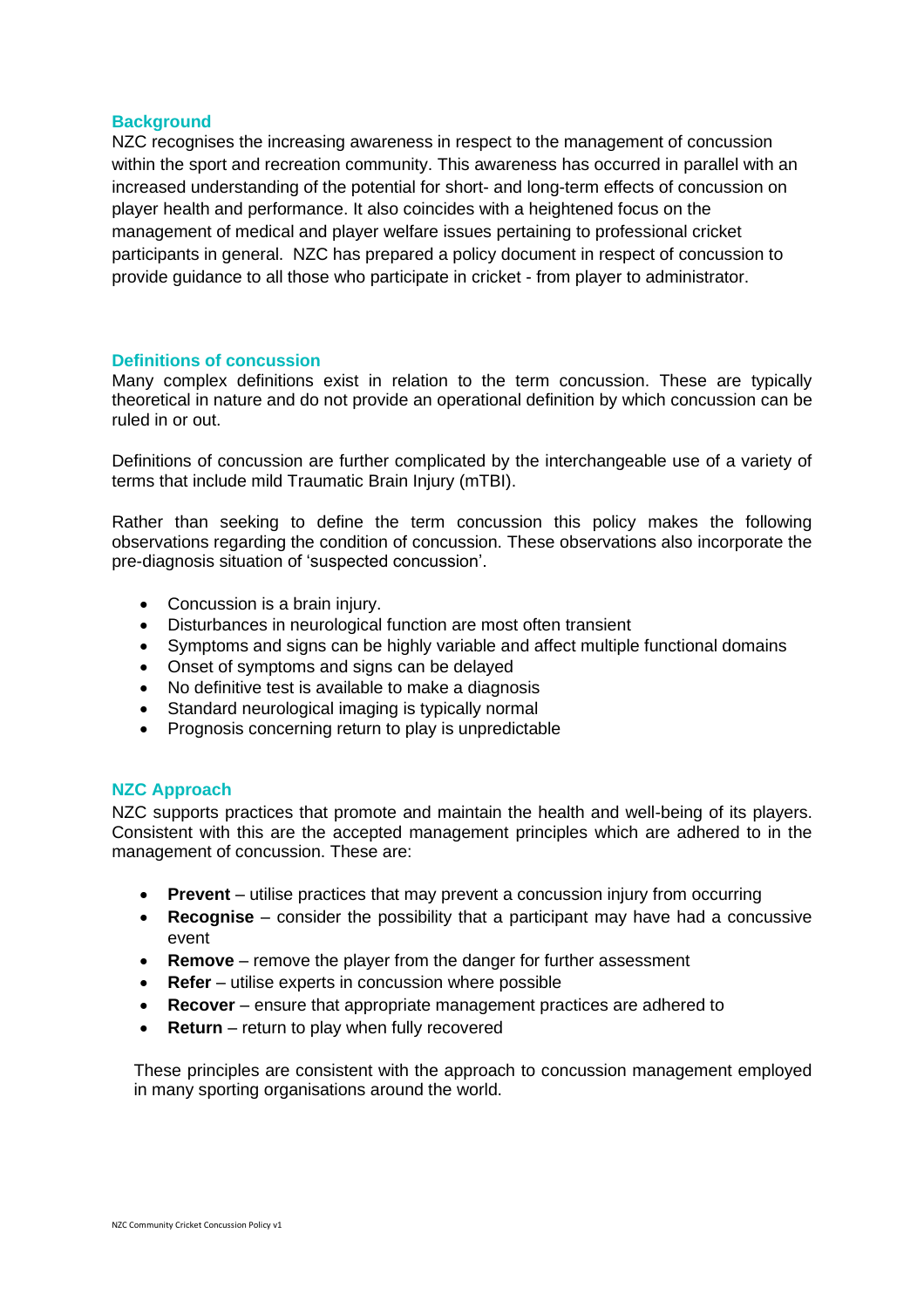## **Recognition**

Those involved with the management of concussion in cricket are reminded that concussion can occur in many different scenarios including (but not limited to):

- Strike by ball
- Strike by bat
- Collisions (with players and/or boundary hoardings)
- Head striking the ground.

Should an incident occur that has the potential to cause concussion during a match, and where no medical staff are present, the primary concern will be for the welfare of the player. As such, the mantra 'if in any doubt, sit them out' shall apply. The decision to remove a player from the field of play shall ultimately rest with the umpire.

Should medical assessment confirm a concussion, all components of the Graduated Return to Play protocol highlighted below must be followed prior to a return to play.

The player suspected of concussion shall not be permitted to return to the field of play until concussion has been excluded by a medical doctor and clearance to return has been confirmed by the assessing doctor.

## **Recovery and Return to Play Guidelines**

Recovery and Return to Play Management following concussion should be supervised by a medical doctor in conjunction with the team

Before a player can return to play the following must be completed:

- Has been asymptomatic for at least 24 hours The earliest this can start is midnight after the injury has occurred. - It does not start from the moment the injury occurs.
- Has completed all stages of a Graduated Return to Play (GRTP) protocol -See below for detail around this.
- Has had a post-injury SCAT that has returned to baseline levels this should occur prior to the undertaking of a full training session.
- Has been cleared by the doctor involved once all other requirements have been met. - This clearance must be in person - If travel has occurred, then another doctor may provide this clearance in person

# **Graduated Return to Play**

As part of a complete return to play plan a player must undertake graduated return to play protocol.

This includes six stages as outlined below:

- 0 Physical and Mental Rest
- 1 Light activity (less than 70% of Max HR)
- 2 Moderate activity (less than 85% of HR Max)
- 3 Sport specific activity –bowling, batting, fielding